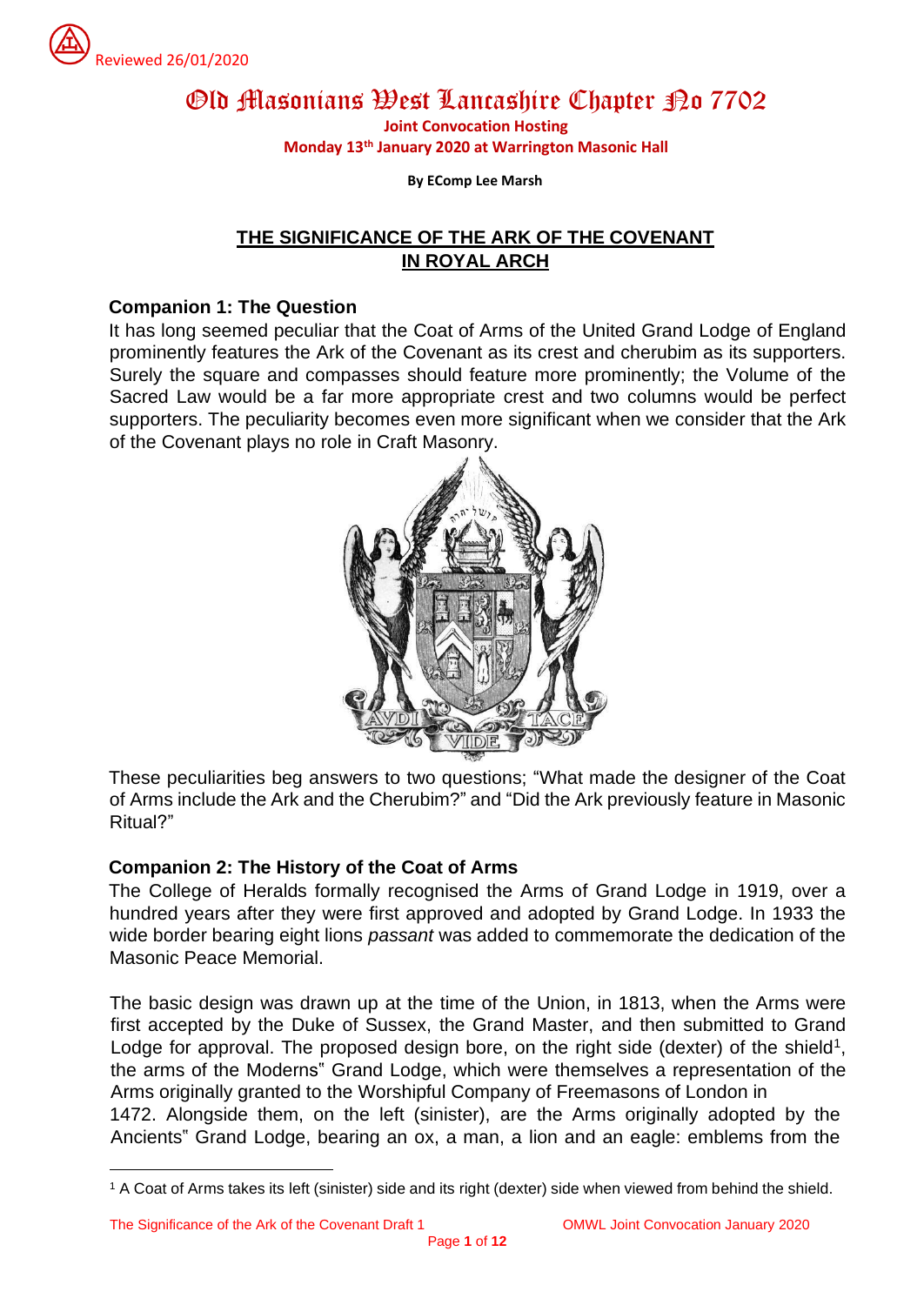banners of the principal tribes of Israel, which are found in the Order of the Holy Royal Arch.



**Arms of the Worshipful Company of Freemasons London,**

Neither the Ancients nor the Moderns original Arms bore a crest or had supporters, so the Ark of the Covenant and the Cherubim were new additions. It seems most unlikely that the designer simply came up with them from his own imagination. It is far more probable that the Ark played some central role in Masonic ritual up until the time of Union – probably in the Royal Arch.

The Duke of Sussex was elected Grand Master of the Moderns, while his brother, The Duke of Kent was the Grand Master of the Ancients. Thus time and circumstances were right for the two rivals to merge, and the Duke of Kent magnanimously stood down in favour of his brother, for the good of Freemasonry in general. Sussex however is reputed to have been strongly in favour of a Craft Masonic system which included only the three degrees of Entered Apprentice, Fellow Craft and Master Mason, but the benefits of Union forced his reluctant acceptance of the Royal Arch. But only as "the completion" of the Master Masons Degree, even though it clearly meets, in every respect, the criteria for being considered a full degree in its own right, and was certainly considered as such by the Ancients Grand Lodge. In any event the compromise was accepted by both sides.

# **Companion 3: The Ark in Royal Arch Masonry**

Our present Royal Arch ceremony, with some amendments, dates back to the revised ritual version commissioned by the Duke of Sussex after the Union of the two Grand Chapters in 1817, when he was Installed as First Grand Principal. He approved it in 1834. The Ark of the Covenant was certainly not central to the new ceremony and the sojourners discovered "something like a pedestal or altar of incense". But if we look at the old American Royal Arch ritual, we discover that their ceremonies portray the sojourners actually discovering the Ark of the Covenant.

# Quoted from the American Royal Arch ritual:

In the next part of the ceremony, the three masons return and discover the keystone of the principal arch of King Solomon's Temple and the master's jewels. The account continues as they are questioned by the First Principal:

We repaired to the place as before, which I descended as before. The sun shone forth with such redoubled splendour that I was enabled to descend; in the easternmost part thereof was a trunk of curious form, overlaid with gold, having on the top and sides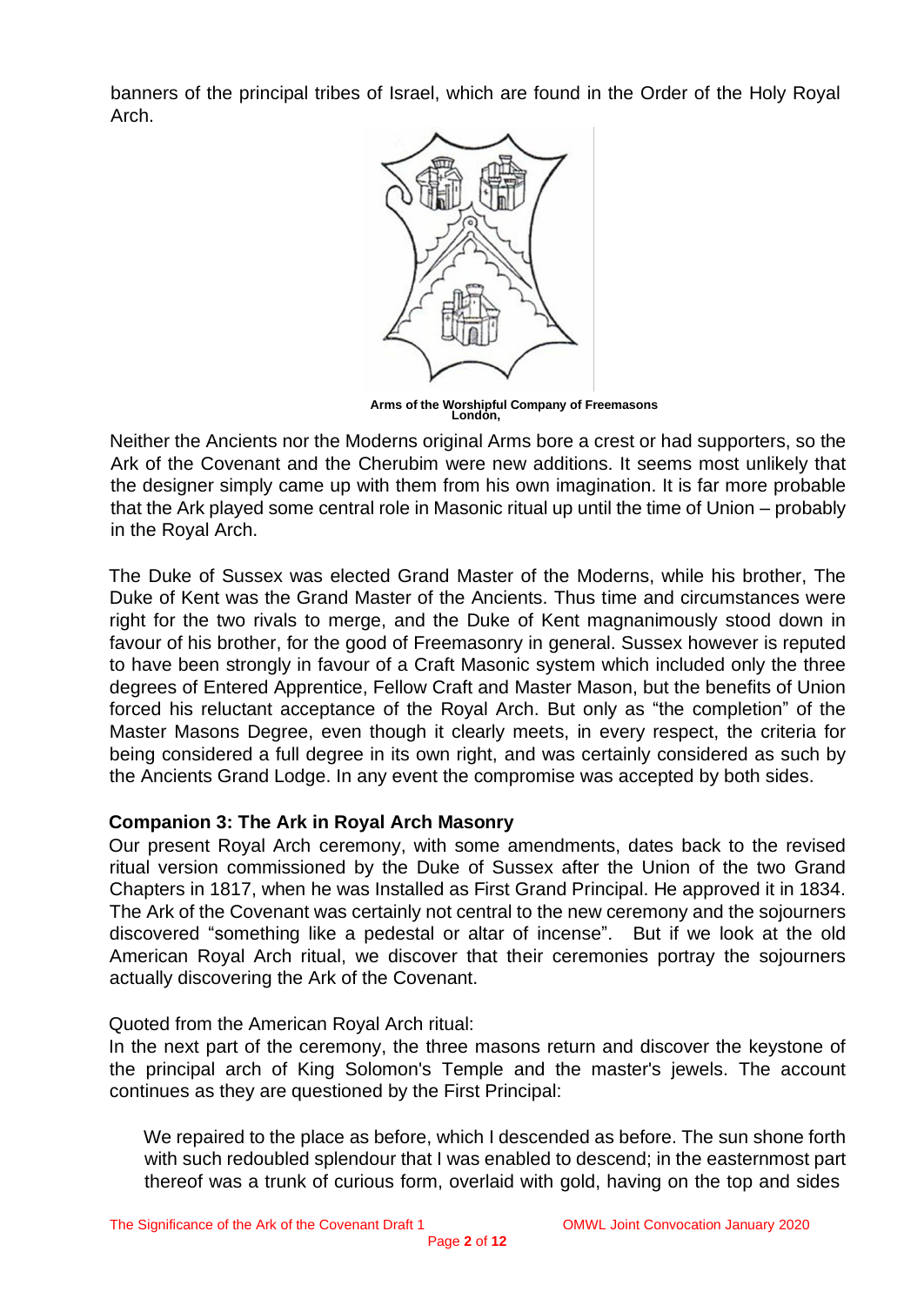certain mysterious characters; availing myself of this I gave the signal and ascended; on arriving at the top of the arch I found my hands involuntarily placed in this position to guard my eyes from the intense light and heat that arose there from above; with the trunk we repaired to the Grand Council.

# *Companion 3 will ask the questions and Companion 2 will answer questions*

- **Q.** *What was their opinion of the trunk?*
- **A.** That it was the Ark of the Covenant.
- **Q.** *What were its contents?*
- **A.** A pot, a rod, and a book.

# **Q.** *What was their opinion of the pot?*

**A.** That it was the pot of manna, which Moses by divine command, laid up in the side of the ark as a memorial of the miraculous manner in which the children of Israel were supplied with that article of food for forty years in the wilderness.

# **Q.** *What was their opinion of the rod?*

**A.** That it was Aaron's rod, that budded and blossomed, and bore fruit in a day, which Moses also, by divine command, laid in the side of the ark as a testimony, to be kept for a token.

#### **Q.** *What was their opinion of the book?*

**A.** That it was the book of the law in which it was written, I am the Lord, I appeared unto Abraham, unto Isaac and Jacob by the name of God Almighty, but by my great and sacred name was I not known unto them.

# **Q.** *What does it contain?*

**A.** A key to the mysterious characters upon its top and sides, by which they found those upon its sides to be the initials of our three ancient Grand Masters, S. K. of I. (Solomon, king of Israel), H. K. of T (Hiram, king of Tyre), and H. Abif. Those upon its top, the Grand Omnific or Royal Arch word, which we as Royal Arch Masons should never give except in the presence of three Royal Arch Masons, we first agreeing by three times three, and under a living arch."<sup>2</sup>

Clearly the revised Royal Arch Ritual approved by the Duke of Sussex in 1834 removed the original reference to the discovery of the Ark of the Covenant and substituted the Altar of Incense, while the American Royal Arch ceremony continued to use the earlier, original version.

# **Companion 4: Brief History of the Ark**

The Ark was constructed at the foot of Mount Sinai, during the time of the Exodus, by Bezaleel. It was made in strict accordance to the plans which the Most High revealed to Moses, and afterwards it was placed in the tabernacle. Subsequently it played a central role in the Israelites conquest of Canaan and was ultimately brought to Jerusalem by King David. Without going into the finer details, which would lengthen this paper beyond reasonable limits, we know that the Ark of the Covenant was placed in the Inner Sanctuary

<sup>2</sup> Duncan"s Masonic Ritual and Monitor, or Guide to the Three Symbolic Degrees of the Ancient York Rite.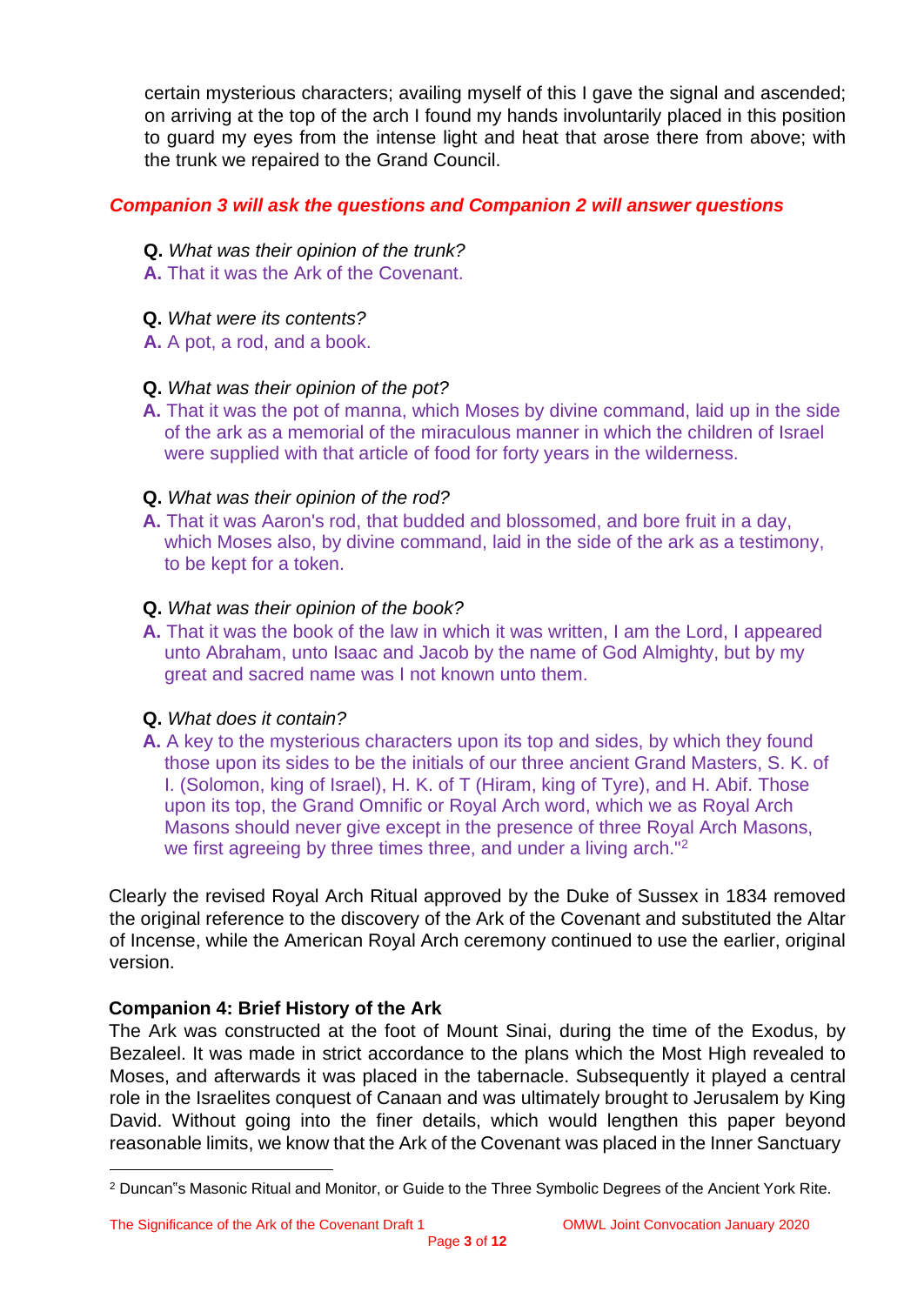of Solomon"s Temple at Jerusalem around 950BCE. After the death of Solomon the country was split with Israel in the North and Judah in the South and little more is heard of the Ark.

Besides the battles between Israel and Judah, both came under attack from surrounding powers. Judah, with Jerusalem as its capital, experienced a decline in religious and social values under a stream of weak, ineffective kings. After three centuries the first Temple was in a sorry state of repair. Around 623 BCE King Josiah ordered the Temple to be rebuilt and re-purified. He then, according to 2 Chronicles 35, told the Levites to put the Holy Ark in the House which Solomon built. This statement indicates that during periods when the Temple was profaned, or when Jerusalem was threatened by foreign armies, the Ark was removed from the Holy of Holies and put in a safe place under the protection of the Levites.

About thirty years later the Babylonian army besieged Jerusalem. Eventually they destroyed Jerusalem and the Temple by fire, having broken down the two pillars and taken everything of value. The items captured are listed in 2 Kings 25, but significantly the Ark is not mentioned. We have to accept that there are only three alternatives; either the Ark was captured by the Babylonians, or it was destroyed in the Temple when the building was burned, or it had been previously hidden in a place of safety. If the Babylonians had captured the Ark, it would surely have been recorded? Similarly, why would the Babylonians have removed all the other items of value and left the most precious of all to be destroyed in the fire? Thus we must assume, on balance of probability, that the Ark had previously been hidden in a safe place, where it remained concealed during the sacking of the Holy City, and during the period of the Babylonian captivity.

After Cyrus of Persia defeated the Babylonians and captured their capital, the people of Judah were permitted to return to Jerusalem. Their treasures were returned to them and Cyrus provided funds for the rebuilding of the Temple. One can imagine that after the destruction and burning of Jerusalem, followed by seventy years of laying waste, the Temple Mount would have been a quite desolate place, yielding few clues as to the exact location of the original Temple. Perhaps this is why it took several years before even the foundations of the second Temple were laid. It would have been necessary to first clear the land, and then to carefully survey the top of the mountain in order to determine the precise position of the Most Holy Place and the exact alignment of the previous structure. Obviously they also searched thoroughly for the Ark and the other treasures. Nevertheless, there is absolutely no mention of their discovery, or to them being placed in the Second Temple.

# **Companion 5: Why the Ritual was Amended**

Now lets return to the period after the Union of the Grand Chapters in England, and look at possible reasons for the alterations to the Royal Arch ritual.

At first thought it seems reasonable that the ritual was changed to more correctly reflect the facts of history. How could the sojourners have found the Ark when there is absolutely no biblical or even legendary support for that story? Yet they would have to have found something, otherwise the Royal Arch ceremony was pointless. Hence the invention of the pedestal or altar of incense.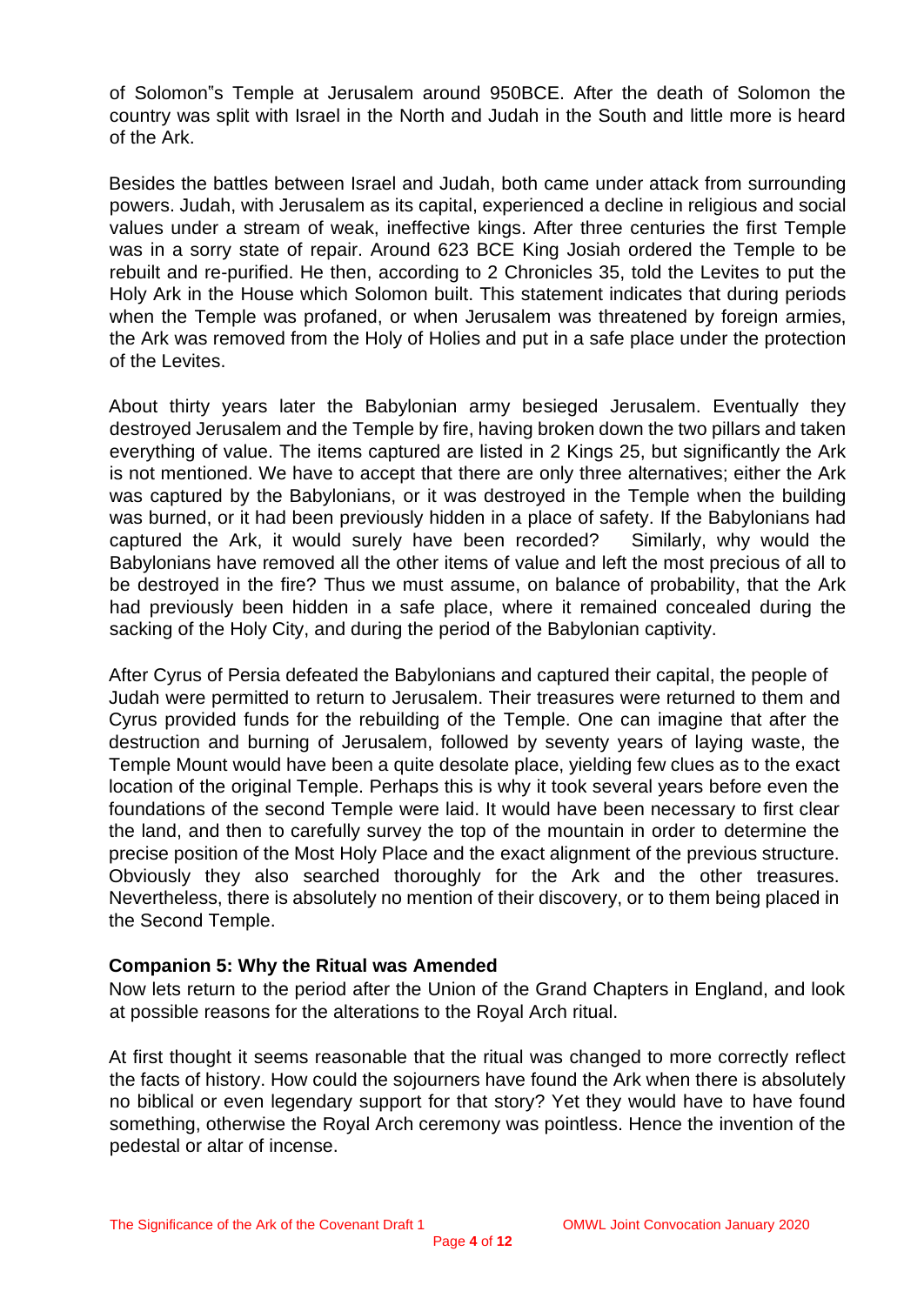Against this we must consider that the entire Third Degree Ceremony we use today is based on a character who is really only fleetingly mentioned in the Old Testament. We have to accept that the Hiramic legend is just that – it also has no support from the factual records of history or religion.

Now if we have no qualms about using one fictional story in our Craft ceremonies, why suddenly do we have serious misgivings about using a similar fiction in the Royal Arch? Surely it would have been simple enough to relate the rediscovery of the Ark, and to add a small section to the ceremony; "The circumstances at that time prevented it being removed from its vault. Ezra and Nehemiah approached the Ark with all due reverence, confirmed the sojourners discovery, and then veiled it according to tradition before the access was again sealed. Thereafter the Most Holy Place of the Second Temple was built directly above it, as further protection, until time or circumstance will permit the Ark to be transferred to its proper place". Without falling into the trap of conspiracy theory, perhaps there was another reason for removing any reference to the Ark from the Royal Arch. To examine this we have to again go back in history.

# **Companion 6: The Templars and the Ark**

The Poor Knights of Christ and the Temple of Solomon came into existence in 1118, when nine knights arrived in the Holy Land. Their ostensible objective was to protect the pilgrims then travelling to the Christian Kingdom of Jerusalem, established 19 years earlier after the victory of the First Crusade. The Order had been founded by two crusaders, Hugh de Payen and André de Montbard, with the assistance and support of the latter's nephew, Bernard, the Abbott of the Monastery at Clairvaux, and head of the Cistercian Order, later St Bernard. In truth, it may well have been Bernard who was the real instigator and founder.

The Cistercians were at the time heavily involved in deciphering and translating ancient Hebrew texts. Through these studies Bernard must have come to the conclusion that the Ark of the Covenant, and other Temple treasures, had been hidden in a secret place under the Temple Mount, in the bosom of Mount Moriah. It would therefore have been quite natural for him to solicit the assistance of his uncle and other Knights to attempt to recover this sacred treasure. Bernard could also give them substantial assistance, through his excellent relationship with the Pope, by putting pressure on Baldwin II King of Jerusalem, to accept and assist the group. There is also no doubt that Hugh, Count of Champagne, provided financial backing for the venture.

After the Knights arrived in Jerusalem they were given headquarters in the building on the site of the first Temple. Despite their supposed objective of protecting pilgrims, these nine knights spent their entire time in Jerusalem excavating under the Temple Mount. The only purpose for these excavations could have been that they were searching for the Temple treasures, particularly the Ark of the Covenant.

The Templars completed their work in Jerusalem at the end of 1127 whereupon the original nine all returned to France. Shortly afterwards, in 1128, they were granted their rule at the Council of Troyes, which gave them complete political autonomy and exemption from taxes. Effectively they now answered only to the pope. Pious members of the aristocracy gave them generous donations of land and valuables and the sons of virtually all the noble families in Europe soon became members of the Order. It seems improbable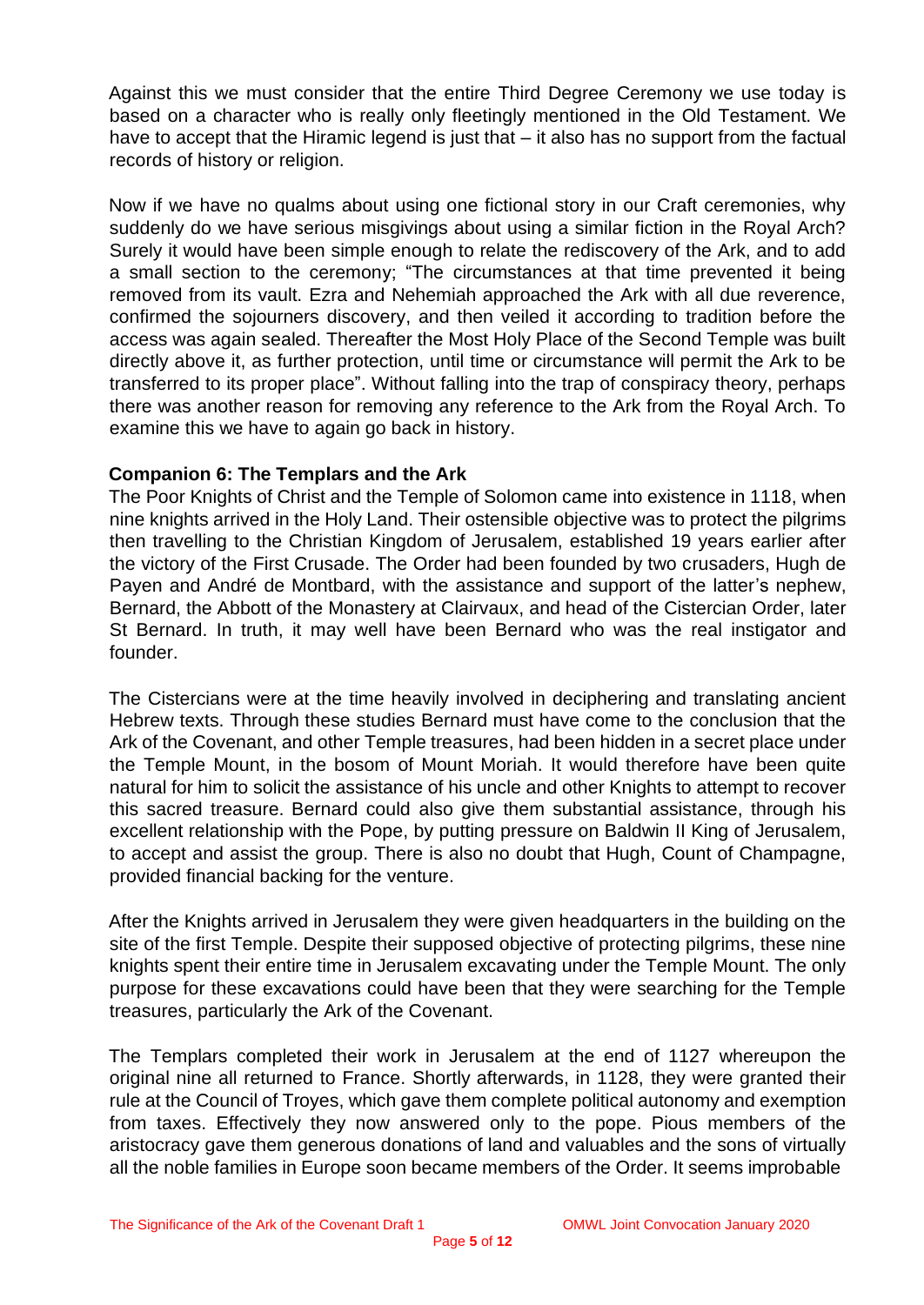that a handful of knights would have received papal recognition and be showered with grants of land and gifts of great value from royalty and nobility had they not made a discovery of importance – something definitely of great significance to the Christian Church.

While the Templars obviously searched for the Ark of the Covenant, we do not know for sure if they ever found it. There are certain clues however. The many written histories of the Templars make frequent mention of their 'treasure'. When the Holy Land finally fell to the Muslims in 1291 mention is made of a Templar Knight named Tibald Gaudin as having carried the 'treasure' away. On his arrival at Sidon, Gaudin was immediately elected the next Grand Master. The Templar preceptory at Sidon, like all other preceptories, would have held adequate financial reserves. It simply does not make sense to believe that Gaudin warranted such a promotion immediately on his arrival just because he had brought some gold with him. If, on the other hand, he had saved the Ark of the Covenant, or something else of a similar unique value, then his promotion would have been a small reward.

The theme of the Templars saving their 'treasure' at times of greatest threat recurs shortly before their arrest by King Philip IV, when it is said that they spirited their treasure away from the Paris Temple in a hay wagon. Allegedly the treasure was taken to the Templar harbour at La Rochelle, where it was loaded onto Templar vessels. These fortuitously sailed just before they could be seized, mostly it is thought, to Scotland.

The treasure spirited out of France was believed to be gold and money. King Philip managed to arrest around 2,000 Templars on that fateful day and they were ordered to be imprisoned at various places throughout Paris, and the neighbouring countryside, isolated from each other. The interrogation and torture of the prisoners took a long time; many were in prison for up to five years. Now in those days' prisoners had to pay for their own food by bribing their gaolers – it would have been impossible to survive for five years on the slops which were provided.

This suggests that the Templars had access to a huge supply of cash to pay for their own upkeep, the source of which could only have been the money previously held in the Paris Temple. It follows that if the gold and money was taken out of France, it would not have been available. So what was removed was not money, but some other treasure, which the Templars considered even more valuable.

On the exterior of Chartres Cathedral, by the north door, there is a carving on a pillar representing the Ark of the Covenant being transported on a wheeled vehicle. Persistent legends recount that the Ark was taken to Chartres on a cart by the Templars and hidden for a considerable time, deep beneath the crypt of the Cathedral. The same legend also claims that the Templars found many other sacred artefacts, and a considerable number of scrolls and other written records, in the course of their investigations.

While there has been much speculation as to the exact nature of these documents, a reasonable consensus is emerging that they contained scriptural scrolls, treatises on sacred geometry, and details of certain knowledge, art and science - the hidden wisdom of the ancient initiates of the Judaic/Egyptian tradition. Until very recently these legends were dismissed by academic historians, but that situation is changing. One modern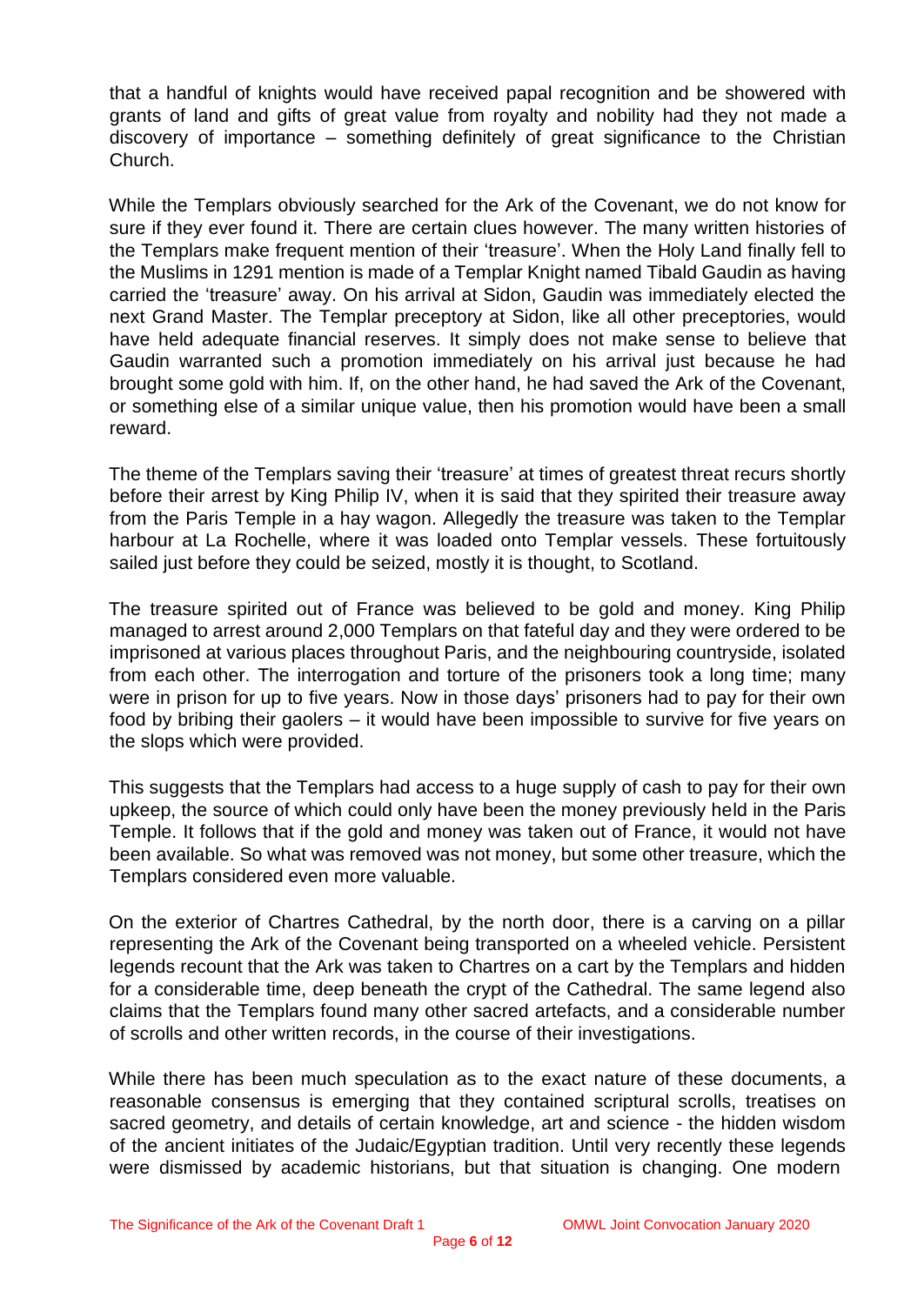archaeological discovery tends to support the idea that the Templars knew what they were seeking and precisely where to search.

The Copper Scroll, one of the Dead Sea Scrolls discovered at Qumran, which was unrolled and deciphered at the University of Manchester, was a list of the sites used to hide the treasure of the Temple of Jerusalem. Many of these sites have been re-excavated since the discovery of the Copper Scroll, and several of them have revealed not Temple treasure, but evidence of Templar excavations made in the twelfth century.

The Templar tunnels under the Temple Mount were re-excavated in 1867, by Lieutenant Charles Warren of the Royal Engineers. The access tunnel descends vertically downwards for 25 metres through solid rock before radiating in a series of minor tunnels horizontally under the site of the ancient temple itself. Warren"s party failed to find the hidden treasure of the Temple of Jerusalem, but in the tunnels excavated so laboriously by the Templars, they found a spur, remnants of a lance, a small Templar cross and the major part of a Templar sword. These artefacts are now preserved for posterity by the Templar archivist for Scotland, Robert Brydon of Edinburgh. Charles Warren is particularly remembered for the rediscovery of one of the original four gates to the Temple Mount, now named Warren's Gate in his honour.

After the Six Day War in 1967, the Temple Mount came under Israeli control. This allowed for limited archaeological investigation of the Old City of Jerusalem. A tunnel was driven along the Western Wall northwards from the complex of buildings at Wilson's Arch, below the level of the present houses. Just inside the tunnel is an arch. This marks where Warren's Gate entered the Temple Mount, although the present arch is considered to date to the eleventh century. The significance of this entrance to the Temple Mount is that it is located opposite what is generally thought to be the site of the Most Holy Place, since the entrance to the temple was to the east.

Two rabbis, Yehuda Getz, chief Rabbi of the Western Wall, and Shlomo Goren, Chief Rabbi of the Holy Places in Israel, at virtually the same time, became involved with another excavation. Rabbi Getz and some students accidentally discovered an underground chamber. From this another lower chamber was discovered, heading in the direction of the Most Holy Place of Solomon"s Temple, but it was filled with water. Now because they would be investigating under the Moslem mosque built on the site of the Temple, there was no possibility of obtaining the required permits to conduct the investigation. The operation had to be conducted in strict secrecy. After obtaining pumps and removing the water they cleaned the silt out of the chamber and discovered a set of steps leading downward. Working mainly at night, the team removed the mud from the stairway and found the end blocked by a stone wall. Removing the stones they discovered a passageway filled with heavy rocks. Taking many months of manual labour, they removed the rocks only to discover another wall. For nine years this clandestine task continued. Walls were broken down to reveal just another passage filled with huge rocks, with another wall at the end. Convinced that the tunnels would ultimately lead them to the site of the Ark, both Rabbis were determined to continue. Unfortunately, the Muslim authorities got wind of the excavations and a riot ensued. To pacify the rioters the Israeli police arrested the students working on the dig and sealed the entrance to the tunnel with reinforced concrete. The timing coincided with Israeli-Egyptian peace initiatives, and the government was keen to play down the whole matter.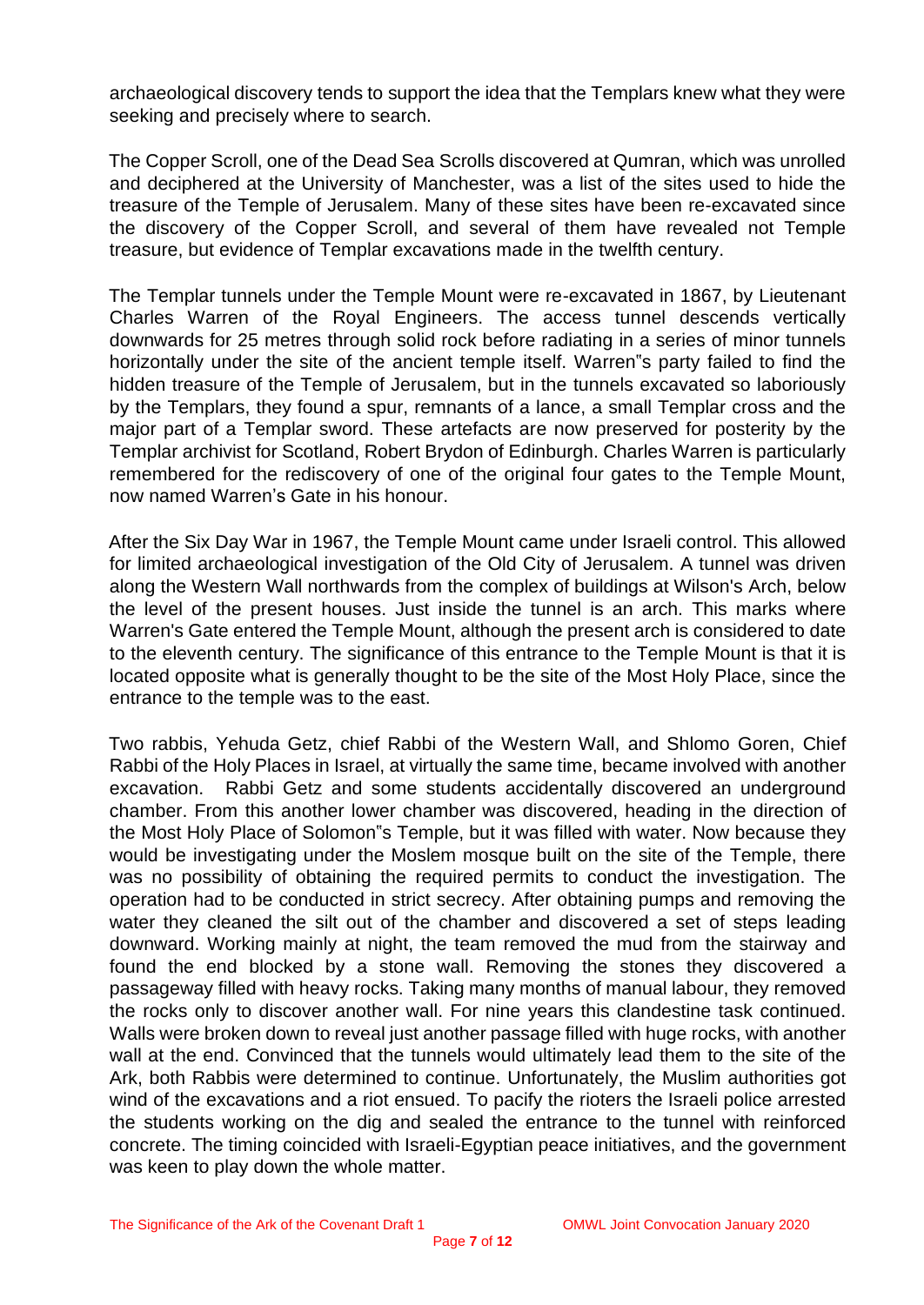Since then no known investigations have taken place. What is most interesting about this find is that there is general agreement that the walls blocking the passages date from the time of the crusades and were most likely erected by the Templars.

Perhaps our original Royal Arch ritual re-enacted the discovery of the Ark of the Covenant, not by the sojourners of Zerubbabel's time, but by the Templars? After all, the Roman Arch with its keystone was unknown at the time of the building of the Second Temple.

# **Companion 7: Operative Masonry and the Knights Templar**

In recent years there have been a whole series of books published which link the Order of the Templars and Freemasonry. Most of these books attempt to show some direct link, almost as if the Templars must have somehow hijacked groups of operative masons and forcibly imposed aspects of Templarism into their ceremonies as a means of preserving their secret knowledge. Because of the three century gap between the suppression of the Templars and the rise of speculative Masonry, the possibility of any direct link is just not credible.

We do know that the Templars owned vast estates in England and Scotland, as well as throughout Europe. It is also fact that they built a huge number of buildings on these lands, including Temples, Castles, Churches and Harbours. Further, they financed the building of most of the gothic cathedrals. On most of their projects they would have employed stone masons, and there is definite evidence of stone masons becoming associate members of the Templar order.

After the arrest of the Templars in France in 1307 the Order went underground virtually everywhere, except in Scotland. A large number of the fugitives had building skills, so it would have been quite natural for them to have joined up with operative masons. Presuming that in many cases they escaped with a share of the Templar's wealth, they could have set themselves up as Masters, employing operative masons. For example there are apparently extant records of several Templars joining up with the Lodge of Operative Masons working on Kilwinning Abbey. With this close physical association, it seems highly unlikely that the operative masons would not have learned at least some of the Templar legends.

# **Companion 8: Templars & Freemasons – A Connection?**

Considering the overwhelming evidence that the Templars spent years searching for the Ark, it seems both logical and plausible that they would have incorporated the story of that search into their Order. Over time, the legend would have developed. Perhaps Solomon's Temple came to play a central role in the story, both its building and its destruction? It is known that the Templars also styled themselves as 'The Guardians of the Temple of Solomon'.

In France, stone masons, as well as carpenters, joiners and metal workers allied to the building trade, were members of the Compagnonnage. Each group were known as 'Children' of a particular traditional Master. The 'Masters' were Maitré Soubise, Maitré Jacques and Maitré Solomon. The stone masons all belonged to the Children of Master Solomon. This branch of the Compagnonnage were instructed in the art of sacred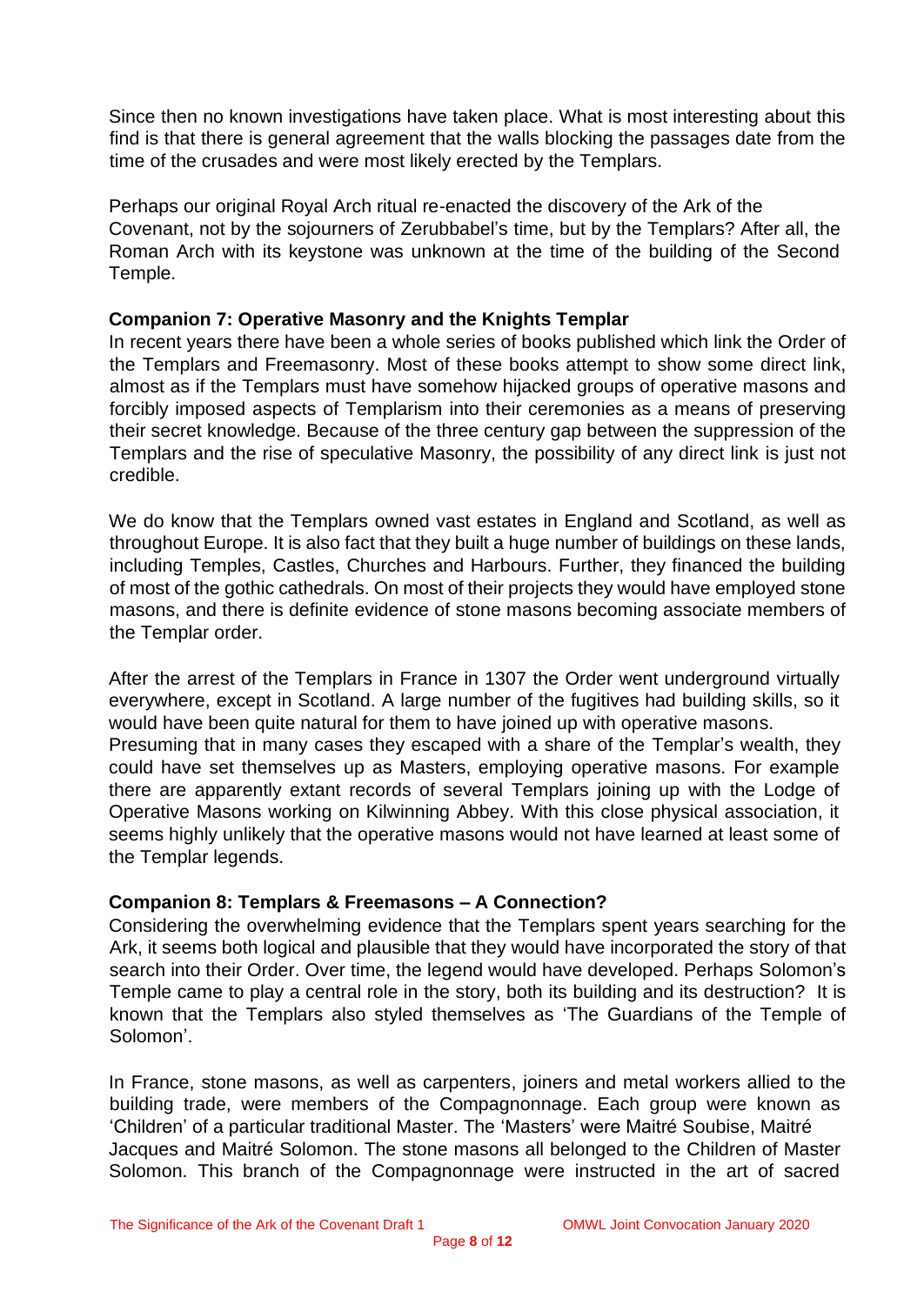geometry by Cistercian monks and it was the Knights Templar who, acting with the agreement of Bernard of Clairvaux, gave a 'rule' to the Children of Solomon in March 1145, which laid down the conditions required for living and working. This sounds remarkably like the Ancient Charges in Freemasonry. Interestingly the members of the Compagnonnage were called compagnons – companions – the same as the members of the Royal Arch.

The Masonic researcher and author, Lionel Vibert, studied the Compagnonnage and found a large number of points of coincidence between that body and Freemasonry. Although he never went as far as to suggest that either owed its origins to the other, it seems quite likely that both organisations had some contact with a common third body in the past, from which both inherited elements of legend and ceremony. Vibert was most interested in the Compagnonnage legend which relates the role of Hiram Abiff in the construction of Solomon"s Temple, and his subsequent murder in an attempt to extort the secrets of architecture from him. This legend quite possibly originated from the Cistercians/Templars.

Considering that the Compagnonnage legend and the Masonic legend are so similar, it seems unbelievable that each developed independently. The probability is far greater that early speculative Masons heard of the story from sources which link back, indirectly, to the Templars, even though over 300 years had elapsed between their suppression and the rise of speculative masonry.

Next, each Templar Preceptory contained what were known as the *Fixed Emblems* or *Fixed Standards*. These were in contrast to the Standards or Arms of the individual Knights, which were movable, being taken elsewhere when their owners moved. There were four Fixed Standards, each with a different emblem. They depicted a Lion, a Man, an Ox and an Eagle – exactly the same as the Main Banners in the Royal Arch, and exactly the same as the Arms of the Ancients" Grand Lodge. Surely this is too much of a coincidence to be accepted as mere chance?

Numerous authors have pointed out the definite connections between the St Clair family, Barons of Roslin, and the Knights Templar. The St Clair, or later Sinclair, family also had distinctly strong ties to Scottish Freemasonry. These are so well known to all Masonic scholars that I will not repeat them here, but it is pertinent to add that many other prominent Scottish families, including members of the Scottish nobility, were descended from, or had direct links to, members the Templar Order.

Another point of similarity is the Templar"s reverence for St John the Baptist. Certainly there are records showing that the Templars held ceremonies in their preceptories on St John the Baptist Day, 24<sup>th</sup> June, each year. After their arrest in France one of the charges, which may or may not have been true, was that they worshipped John the Baptist as the true Messiah, which constituted heresy. It is equally well known that from time immemorial the two Saints John (the Baptist and the Evangelist), were considered the patron saints of Masonry, and that their respective days, June 24 and December 27, were kept as special Masonic Festival days.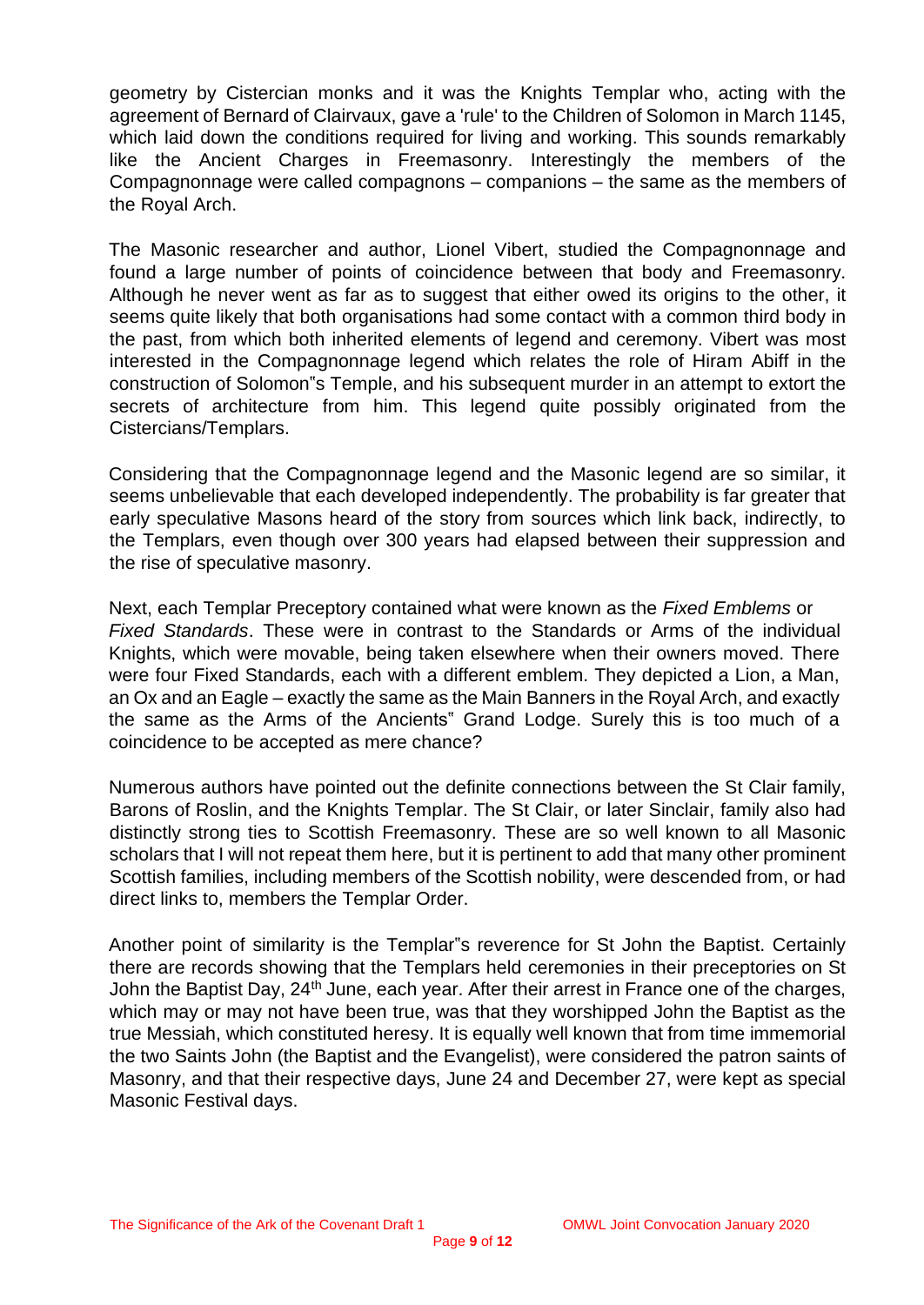# **Companion 9: The Grand Lodge Era**

From the early 1600"s in England there was a fascination with all things esoteric. There is a body of evidence which shows a number of early speculative masons were Alchemists, Rosicrucians and Kabbalists. In the development of the ritual it was quite natural for them to include elements which today we regard as mystical and arcane. Our rituals contain references to elements from the Pythagoreans and other Greek Mystery Schools, ideas taken from the religions of the Ancient Egyptians, Persians and Canaanites, even things which would have been considered heretical six or seven centuries ago. The sources surely included the Knights Templar legends, since from the time of their suppression it was popularly believed that they were the possessors of secret wisdom and sacred mysteries. In fact many people assumed that this was exactly why the Catholic Church conspired with Philip of France to act against them. Of course the developers of our ritual intended that it be an allegory, only understood in its proper context by Masons, but there seems to have been a general understanding that the ceremonies of Freemasons contained a distillation of ancient wisdom and hermetic secrets, and that it was a lineal descendant of the societies and orders which had kept and transmitted those secrets throughout the ages.

It was also a time of political turmoil in Britain. In 1603 James VI of Scotland became James I of England, the first of the Stuart Monarchs. He was protector of the Craft of Masonry, and it has been said that he was initiated into a lodge in Scotland. Apart from commanding an English translation of the Bible, which would be freely available to the people, he also encouraged an environment which promoted thought and philosophy. Further, he was a direct descendent of the Merovingian Dynasty of France, which purported to carry the bloodline of Jesus, and he was also a successor to the Templar heritage in Scotland. During his reign the Thirty Years War in Europe saw many German Protestant refugees entering England, bringing with them Rosicrucian philosophy. In 1625 James I was succeeded by his second son, Charles I, who was deposed in 1642 after he dissolved Parliament. The Civil War ensued, during which time Freemasonry, as well as the esoteric and philosophical societies, prudently kept a very low profile.

On the Restoration of the Monarchy in 1660, and the coronation of Charles II in 1661, those organisations re-emerged, and the so-called Invisible College, which had met secretly at Oxford for 11 years, established itself as the Royal Society with the new king as its patron. Many of the founders were Freemasons. Charles II died in 1685 and was succeeded by his brother, James II, after a bid by the House of Commons to preclude a Catholic from the throne failed. James II proved fervently pro-Catholic in his military, civil, judicial and even religious appointments. This intensified friction with parliament. In 1688, after the birth of a son by his second wife promised the start of a Catholic dynasty, parliament deposed James and offered the throne to his anti-Catholic daughter, Mary and her husband, William of Orange.

James went into exile in France, but raised an army which landed in Ireland, where he believed he would find popular support from Irish Catholics. After the Battle of the Boyne in 1690, where James" army was disastrously defeated, he returned to permanent exile in France.

William of Orange died in 1702, eight years after Mary. Anne, the second daughter of James II, then became Queen until her death in 1714. Having no surviving children, Anne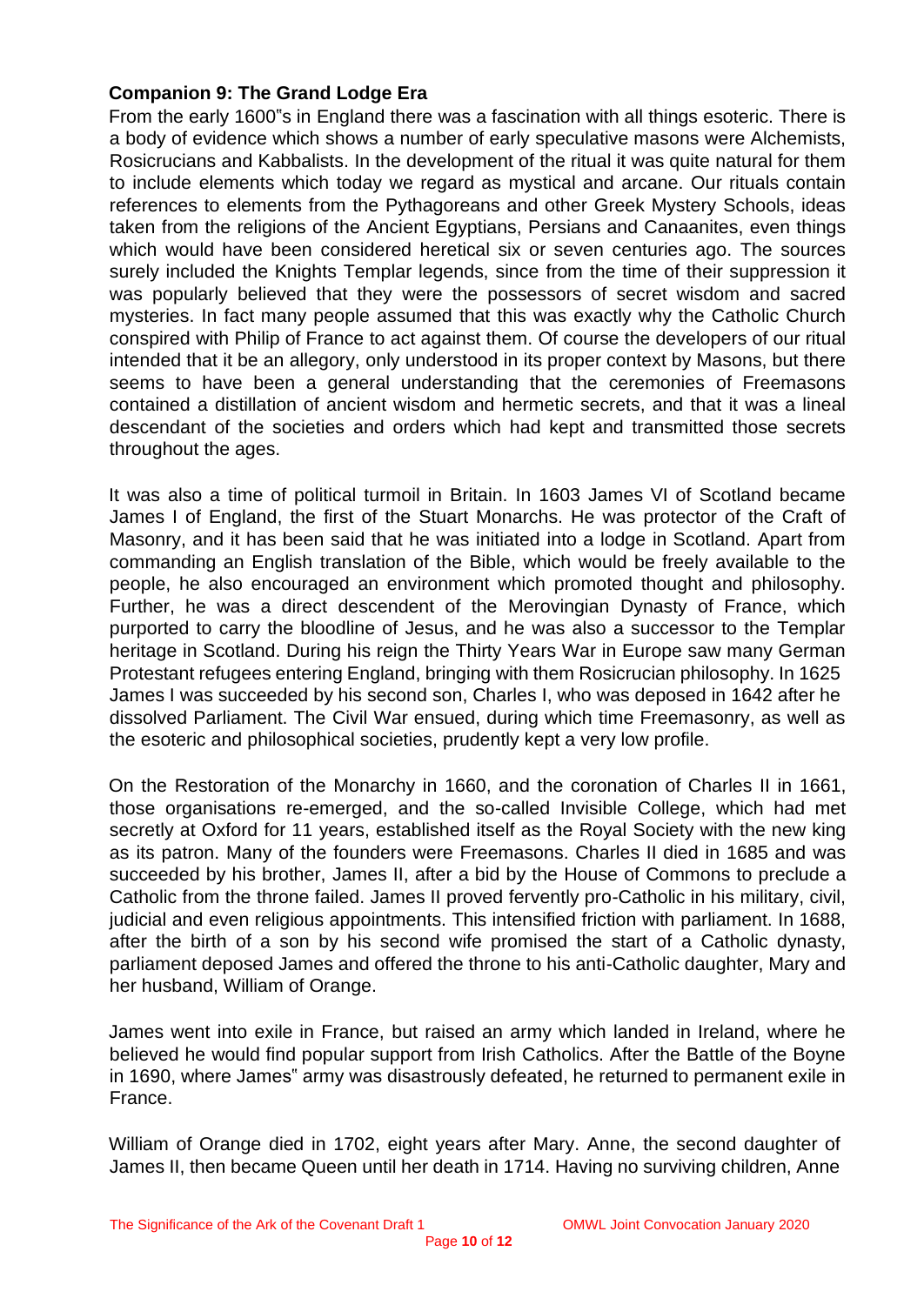was succeeded by her German cousin, George, Elector of Hannover, as King George I of Great Britain. This move was highly unpopular in Scotland, as well as in Tory circles in England, where there was strong support for the son of James II, Prince

James Francis Edward Stuart. In 1715 Scotland rose in open revolt – the Jacobite Rebellion – which was eventually put down, but still simmered for nearly two years. The Stuart threat was to last another thirty years, until the defeat of Prince Charles Edward Stuart (Bonnie Prince Charlie) at the Battle of Culloden Moor.

The English population was split into supporters of the Stuart cause and the supporters of the reigning Hanovarian monarchy. The Stuart supporters included many of the Masonic Lodges by then in existence, possibly prompted by the thought that many of the early, speculative Masons, including Elias Ashmole, Christopher Wren and Dr John Wilkins, were supporters of the Stuart – Scottish – Templar traditions.

Masonry in general, through its speculative founders, Scottish links and the patronage of James I, was publicly seen as a Jacobite organisation. After the Scottish Rebellion this was definitely not politically expedient, and there are reports that the initial meeting of the Premier Grand Lodge on the 24<sup>th</sup> June 1717 included speeches and songs which were distinctly and deliberately pro-Hanovarian in nature. In fact some authors have suggested that the Grand Lodge was primarily formed to repudiate the charges that Masonry was a Jacobite society, and it constituted a schismatic body which deviated from the "true" traditions. Ultimately, in 1817, the offshoot supplanted the genuine mainstream with the formation of the United Grand Lodge.

Now the Duke of Sussex, first Grand Master of the United Grand Lodge, was a son of King George III, as was the Duke of Kent, the last Grand Master of the Ancients. There is simply no way that either would have tolerated any ideas of a Stuart/Scottish/Templar connection with Freemasonry. The Union, of course, provided an ideal opportunity to revise the rituals and ceremonies, under the guise of harmonising the differences between the practices of the Ancients and Moderns. And thus disappeared the Ark of the Covenant from the Royal Arch ritual, together with its Templar connotation. It was too late to do anything about the Coat of Arms, which had been accepted and approved some years previously, and which still today depicts the clues to Freemasonry's true history and heritage.